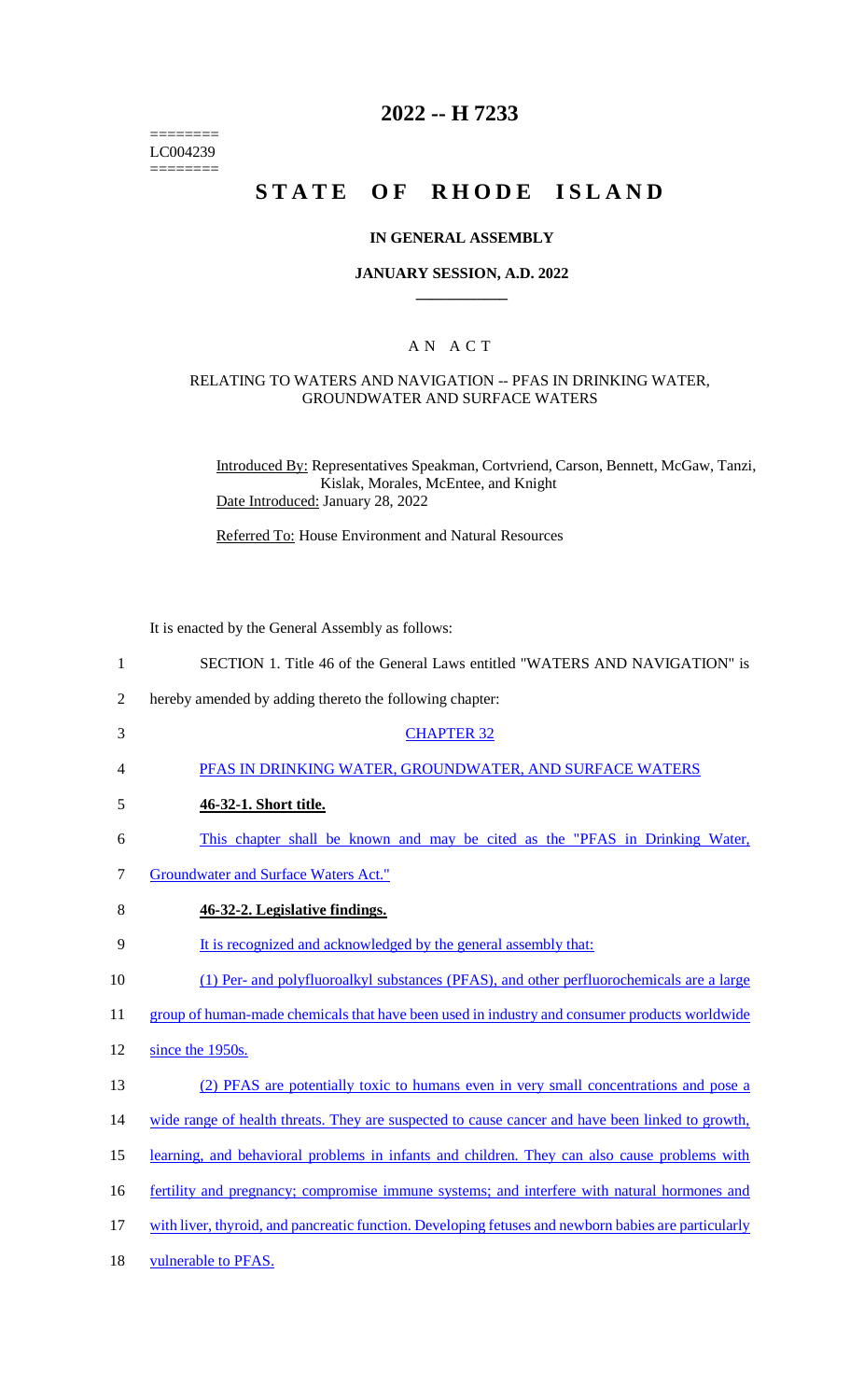1 (3) PFAS enter the environment from numerous industrial and commercial sources, 2 including, but not limited to, air and wastewater emissions during manufacturing processes, from 3 the disposal of wastes, goods, and products containing PFAS, and from leachate from landfills. 4 (4) Many PFAS do not break down and persist in the environment for a very long time, 5 especially in water, and, consequently, PFAS can be found in many bodies of water and in the 6 blood of humans and wildlife. 7 (5) United States manufacturers have voluntarily worked to reduce releases of long-chain 8 PFAS due to their toxic effects on human health. The PFAS with fewer than eight (8) carbon-9 fluorine bonds currently being used as alternatives to perfluorooctanoic acid (PFOA) and 10 perfluorooctane sulfonate (PFOS) are also highly persistent and subject to long-range transport. In 11 addition, the alternative PFAS have similar potential for harm as the long-chain PFAS. 12 (6) Over two hundred (200) scientists from all over the world have signed a statement 13 calling for governments to limit the use of PFAS while studies determine the safety of these 14 chemicals, given their persistence in the environment, potential for harm, and lack of adequate data 15 proving safety. 16 (7) To prevent further contamination of state water, and to reduce the potential harmful 17 effects of PFAS on human health and the environment, the objectives of this chapter are: 18 (i) Authorize the department of health, in consultation with the water resources board, to 19 adopt by rule maximum contaminant level or levels for PFAS to protect the quality and safety of 20 the public drinking water supply in compliance with the provisions of chapter 15.3 of title 46; 21 (ii) Prior to adoption by rule of maximum contaminant level or levels for PFAS, require 22 public water supply systems to monitor for certain PFAS chemicals and respond appropriately 23 when results indicate levels or PFAS in excess of the interim drinking water standard level; and 24 (iii) Require the department of environmental management to adopt groundwater standards 25 and surface water quality action levels for certain PFAS chemicals. 26 **46-32-3. Interim drinking water standard and testing requirements.**  27 (a) As used in this chapter, "PFAS contaminants" means perfluorooctanoic acid (PFOA), 28 perfluoruoctane sulfonic acid (PFOS), perfluorohexane sulfonic acid (PFHxS), perfluorononanoic 29 acid (PFNA), and perfluoroheptanoic acid (PFHpA), and perfluorodecanoic acid (PFDA). 30 (b) On or before December 1, 2022, all public water supply systems in the state as defined 31 by § 46-13-2 shall conduct monitoring for the presence or PFAS contaminants in drinking water 32 supplied by the system. Regular monitoring shall be conducted as follows until adoption of 33 maximum contaminant level rules pursuant to § 46-32-4: 34 (1) If monitoring results detect the presence of any PFAS contaminants individually or in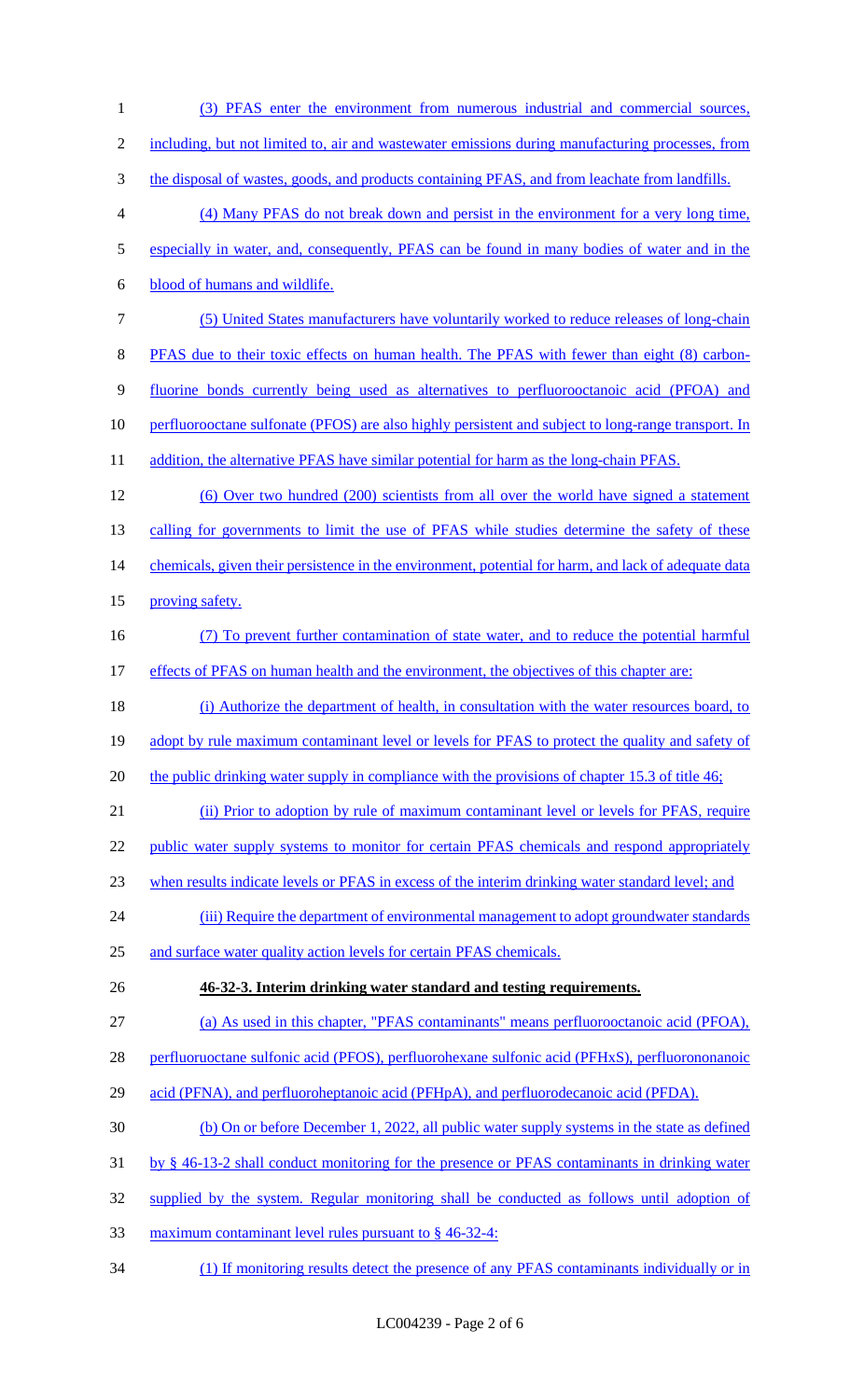1 combination in excess of the interim drinking water standard level of twenty parts per trillion (20

2 ppt) the public water supply system shall conduct continued quarterly monitoring.

3 (2) If monitoring results detect the presence of any PFAS contaminants individually or in

4 combination at a level equal to or below the interim drinking water standard level or twenty parts

- 5 per trillion (20 ppt), the public water supply system shall conduct continued monitoring annually.
- 6 (3) If monitoring results do not detect the presence of any PFAS contaminants, the public
	- 7 water supply system shall conduct continued monitoring every two (2) years.
	- 8 (c) If monitoring results under subsection (b) of this section confirm the presence of any 9 PFAS contaminants individually or in combination in excess of the interim drinking water standard 10 level of twenty parts per trillion (20 ppt), the department of health shall direct the public water 11 supply system to implement treatment or other remedy to reduce the levels of PFAS contaminants 12 in the drinking water of the public water supply system below the interim drinking water standard 13 <u>level.</u>
	- 14 (d) On or before June 1, 2023, if the PFAS contaminants exceed the level of twenty parts 15 per trillion (20 ppt), the public water supply system shall provide potable water through other means 16 to all customers or users of the system. The requirement for a public water supply system to provide 17 potable water to customers and users of the systems through other means shall cease when
	- 18 monitoring results indicate that the levels of PFAS contaminants in the drinking water of the public 19 water supply system are below the interim drinking water standard level of twenty parts per trillion
	- 20 (20 ppt).
	- 21 (e) The director of the department of health is authorized to enforce the requirements of 22 this chapter in accordance with the provisions of chapter 13 of title 46 and violations will be subject 23 to the penalties imposed pursuant to § 46-13-16. A person may contest or appeal a decision of the 24 director, a penalty imposed for violation or the fact of violation pursuant to the provisions of chapter
	- 25 35 of title 42 (the "administrative procedures act").
	-

# 26 **46-32-4. Drinking water standards for PFAS contaminants.**

- 27 On or before June 1, 2023, the director of the department of health shall, pursuant to this 28 section, file under § 42-35-4 a final rule with the secretary of state regarding adoption of the
- 29 drinking water standard level for perfluorooctanoic acid (PFOA), perfluorooctane sulfonic acid
- 30 (PFOS), perfluorohexane sulfonic acid (PFHxS), perfluorononanoic acid (PFNA),
- 31 perfluoroheptanoic acid (PFHpA), and perfluorodecanoic acid (PFDA) as a maximum contaminant
- 32 level (MCL). Upon the effective date of the final rule, the drinking water monitoring provisions of
- 33 § 46-32-3 may be suspended, modified, or superseded by the provisions of the final rules.
- 34 **46-32-5. Standard for per- and polyfluoroalkyl substances as a class or subclass.**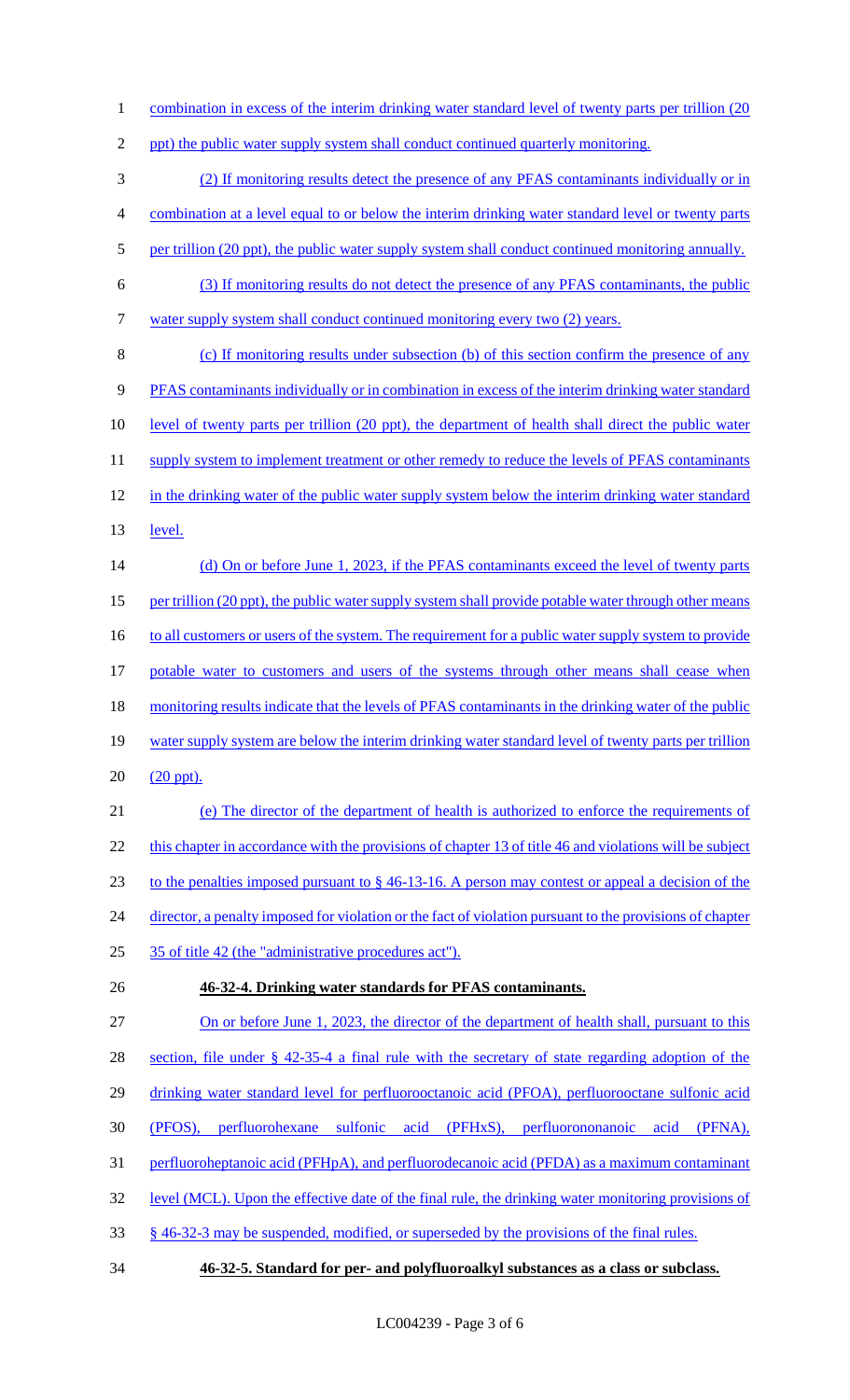(a) On or before February 1, 2024, the director of the department of health shall initiate a 2 public notice and comment process by publishing a copy of the final rules and an advance notice of proposed rulemaking pursuant to § 42-35-2.5 regarding the regulation under the rules and regulations pertaining to public drinking water of per- and polyfluoroalkyl substances (PFAS) as a class or subclasses. (b) On or before September 1, 2024, the director of the department of health shall either: (1) Publish a notice of proposed rulemaking regarding the regulation of PFAS compounds under the rules and regulations pertaining to public drinking water as a class or subclasses; or (2) Publish a notice of decision not to regulate PFAS compounds as a class or subclasses 10 under the rules and regulations pertaining to public drinking water that includes, at a minimum, an 11 identification or all legal, technical, or other impediments to regulating PFAS compounds as a class or subclasses and a detailed response to all public comments received. (c) If the director of the department of health proposes a rule pursuant to subsection (b) of 14 this section, the director of the department of health shall file under § 42-35-4 a final rule with the secretary of state regarding the regulation of PFAS compounds as a class or subclasses under the 16 rules and regulations pertaining to public drinking water on or before June 30, 2025. **46-32-6. Groundwater quality standards for per- and polyfluoroalkyl substances.**  (a) On or before December 31, 2023, the director or the department of environmental management shall file under § 42-35-4 a final rule with the secretary of state to adopt groundwater 20 quality standards for, at a minimum, perfluorooctanoic acid (PFOA), perfluorooctane sulfonic acid (PFOS), perfluorohexane sulfonic acid (PFHxS), perfluorononanoic acid (PFNA), 22 perfluoroheptanoic acid (PFHxA), and perfluorodecanoic acid (PFDA) consistent with authority provided by chapter 32 of title 46. **46-32-7. Surface water quality action levels for per- and polyfluoroalkyl substances.**  On or before December 31, 2023, the director of the department of environmental 26 management shall file under § 42-35-4 a final rule with the secretary of state to adopt surface water 27 quality action levels to address the contamination of Rhode Island waters from releases of, at a minimum, perfluorooctanoic acid (PFOA), perfluorooctane sulfonic acid (PFOS), perfluorohexane 29 sulfonic acid (PFHxS), perfluorononanoic acid (PFNA), perfluoroheptanoic acid (PFHpA), and perfluorodecanoic acid (PFDA). **46-32-8. Investigation of potential sources of per- and polyfluoroalkyl substances contamination.**  (a) On or before November 1, 2023, the director of the department of health shall publish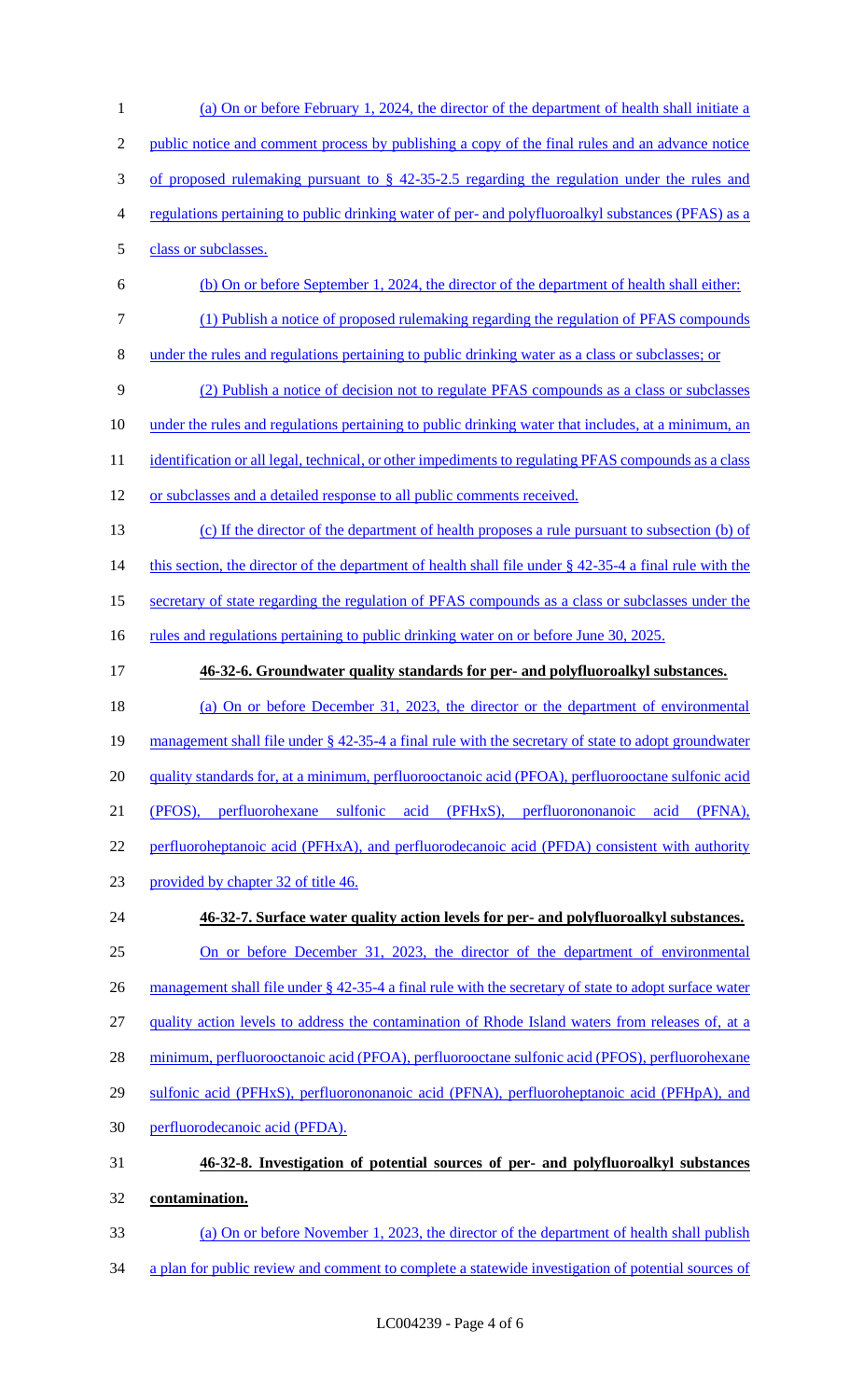- 1 per- and polyfluoroalkyl substances (PFAS) contamination. As part of this investigation, the
- 2 director of the department of health shall conduct a pilot project at public water systems to evaluate
- 3 PFAS that are not quantified by standard laboratory methods using a total oxidizable precursor
- 4 assay or other applicable analytical method to evaluate total PFAS. The director of the department
- 5 of health shall initiate implementation of the plan not later than January 1, 2023.
- 6 (b) On or before June 1, 2023, all public water systems shall conduct monitoring for the
- 7 maximum number of PFAS detectable from standard laboratory methods.
- 8 **46-32-9. Landfill monitoring.**
- 9 On or before December 31, 2022, the director of the department of environmental
- 10 management shall file under § 42-35-4 a final rule with the secretary of state to adopt standards and
- 11 procedures for groundwater and leachate monitoring at and around landfills including, at a
- 12 minimum, perfluorooctanoic acid (PFOA), perfluorooctane sulfonic acid (PFOS), perfluorohexane
- 13 sulfonic acid (PFHxS), perfluorononanoic acid (PFNA), perfluoroheptanoic acid (PFHpA), and
- 14 perfluorodecanoic acid (PFDA).
- 15 SECTION 2. This act shall take effect upon passage.

======== LC004239 ========